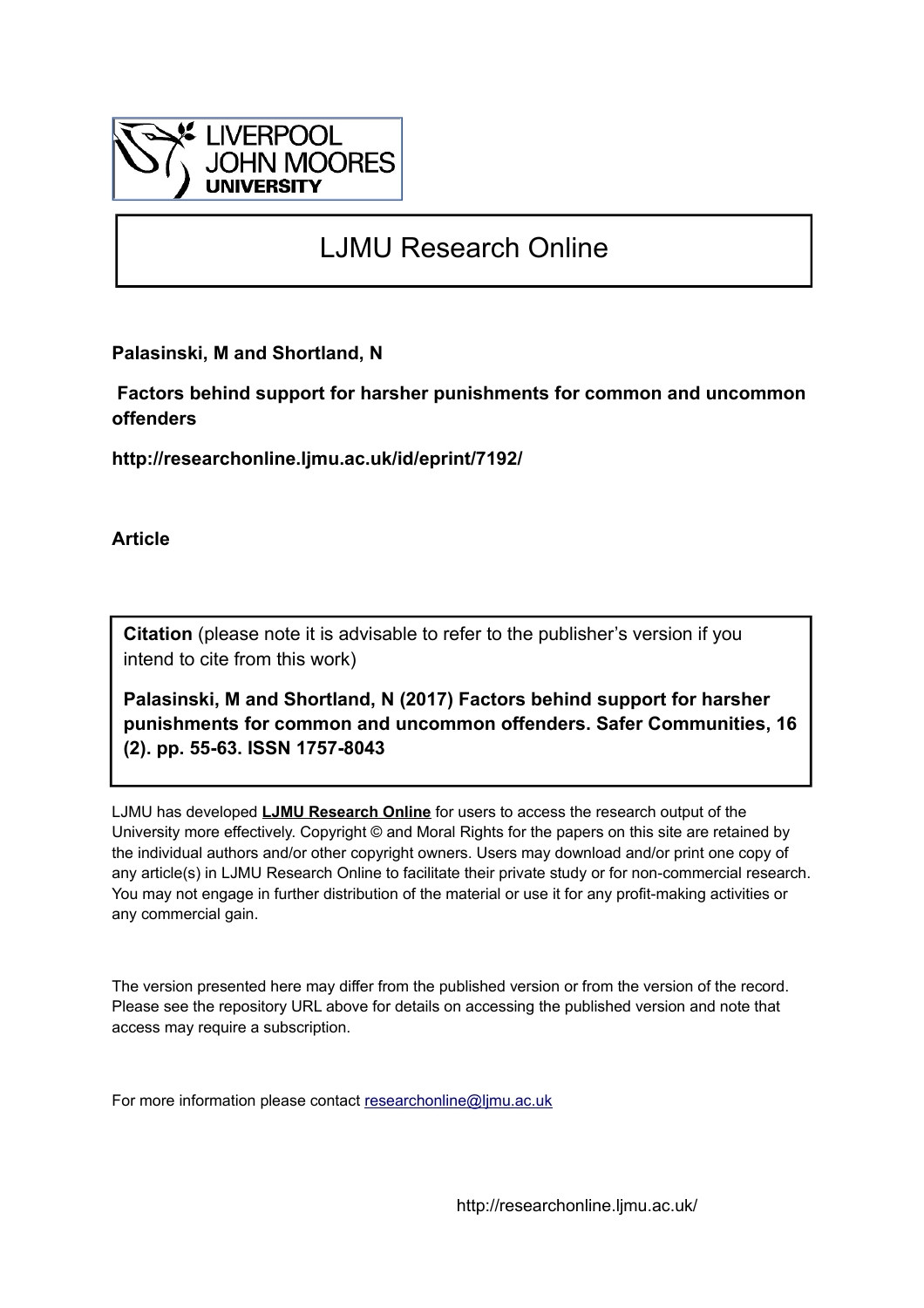Factors behind support for harsher punishments for common and uncommon offenders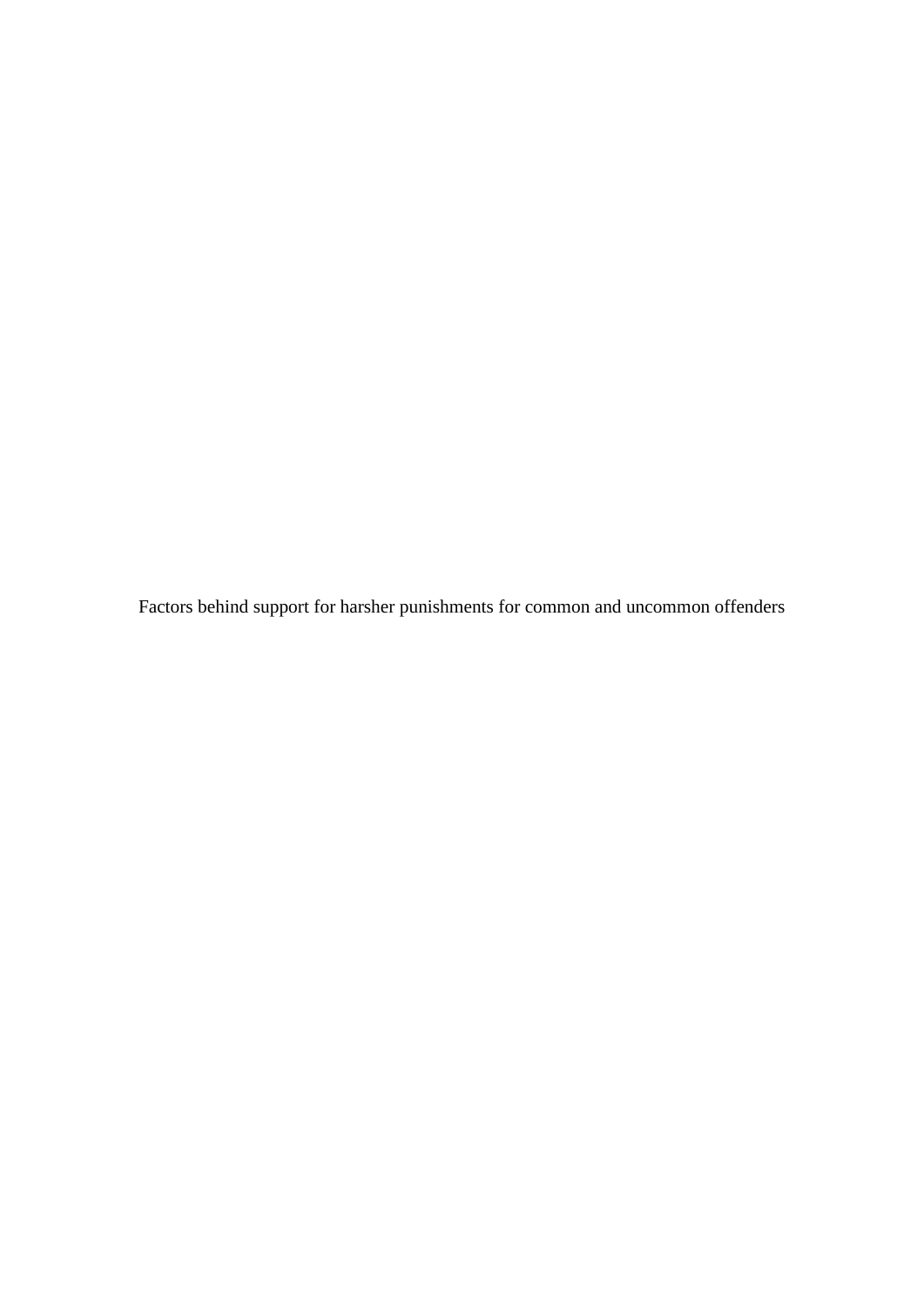**Purpose** –The paper explores individual factors predicting support for harsher punishments for relatively common and uncommon serious offenders.

**Design/methodology/approach** – In *Study 1*, 120 UK participants (60 males and 60 females; mean age =37.31 *SD*=16.74) completed a survey exploring the extent to which they supported harsher punishments (SHP) for first time and repeat fraud, sexual and violent offenders. In *Study 2*, 131 participants (70 Britons and 61 Singaporeans; 69 females and 62 males; mean age=31.57; *SD*=10.87) completed a similar survey exploring their support for life sentence without the possibility of parole (SLSWP) for rather uncommon repeat offenders (i.e., drug traffickers, human traffickers, serious sexual offenders).

**Findings -** *Study 1* found that right-wing authoritarianism (RWA) was an SHP predictor for first-time and repeat fraud, violent and sex offenders. *Study 2* found that national identity (i.e., how British or Singaporean participants felt) played a similar role to *Study 1*'s RWA in being a positive SLSWP predictor for repeat human traffickers and drug traffickers of both sexes, as well as male sex offenders. In contrast to the hypothesis, however, participants' locations did not appear to play a statistically significant role.

**Research limitations -** This survey-based research reveals a nuanced and quite consistent picture that could benefit from the inclusion of socio-economic factors and other crosscultural comparisons.

**Practical implications –** The key message from this study is to inform the public on the role that right wing-authoritarianism and national identity play in their SHP and SLSWP. **Social implications –** It is vital to increase the legislators' and the public awareness of the role that national identity and RWA seem to play.

**Originality/value –** The paper offers insight into factors behind people's punitive attitudes towards specific crimes regardless of geo-cultural location.

**Keywords**: attitudes; drug trafficking; fraud; human trafficking; sex crime; violence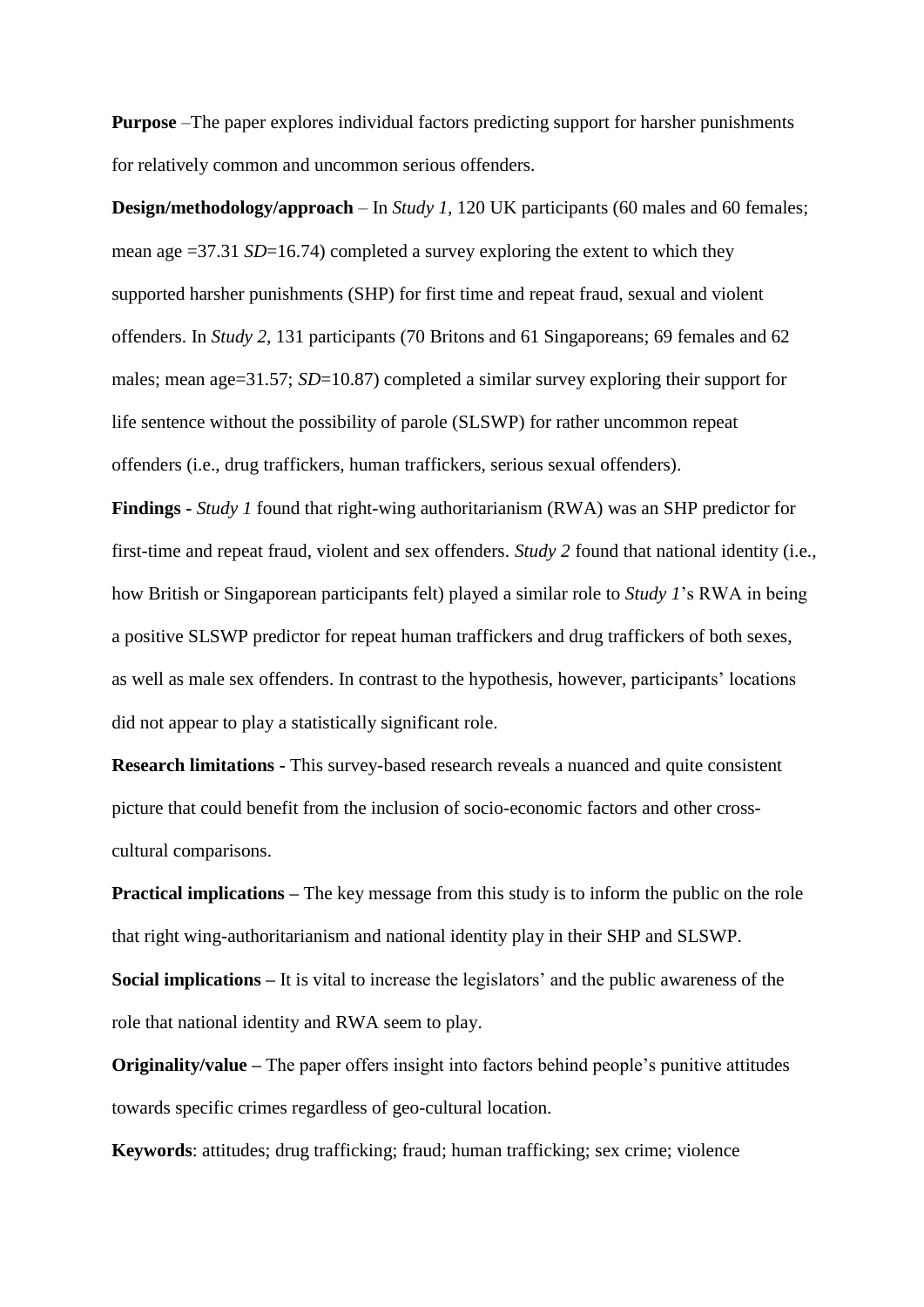Factors behind support for harsher punishments for common and uncommon offenders

Adding to the widespread misconceptions about psycho-legal issues of the legal system are the punitive attitudes held by the public that politicians and policy makers often tap into to win popular support (Shackley et al., 2014). Indirectly shaping laws, the attitudes reinforce sentences focused on the allegedly, but poorly supported, harshness-based deterrence rather than evidence-based effectiveness and resocialisation (Pratt, 2006; Zimmerman et al., 1988). In turn, they often lead to a criticism of the legal and justice systems (Gerber and Jackson, 2013). The misinformed tough-on-crime beliefs (Shaw and Woodworth, 2013) also appear to contribute to reoffending and the so-called 'revolving doors' - see: Hough and Kirby, 2013). Relatedly, it was shown how punitive attitudes are increased by concern about crime and economic uncertainty [\(Costelloe](http://pun.sagepub.com/search?author1=Michael+T.+Costelloe&sortspec=date&submit=Submit) et al., 2009), dispositional attribution (Cochran et al., 2003), as well as right-wing authoritarianism (Palasinski and Shortland, 2016).

Whereas some research showed that demographic factors, political orientation, religious attendance and media exposure are weak to moderate predictors of punitive attitudes (Hough and Kirby, 2013), other study indicated that blame of welfare, affirmative action, and immigration is the strongest predictor of punitiveness (Hogan et al., 2005). It also seems that policemen hold more punitive attitudes than policewomen (Chen, 2016). Perhaps not surprisingly, the focus has been put on exploring attitudes towards sexual crimes, finding women more emotive and punitive than men towards rapists (Edwards, 2001; Gault and Sabini, 2000; Holcomb et al., 1991). Despite the relatively long history of personality theories, however, their role has been rather marginalised in the exploration of punitive attitudes to specific serious crimes (Harper and Hogue, 2015; Palasinski and Shortland, 2016). The exploration of such factors, therefore, might potentially help inform the policies and laws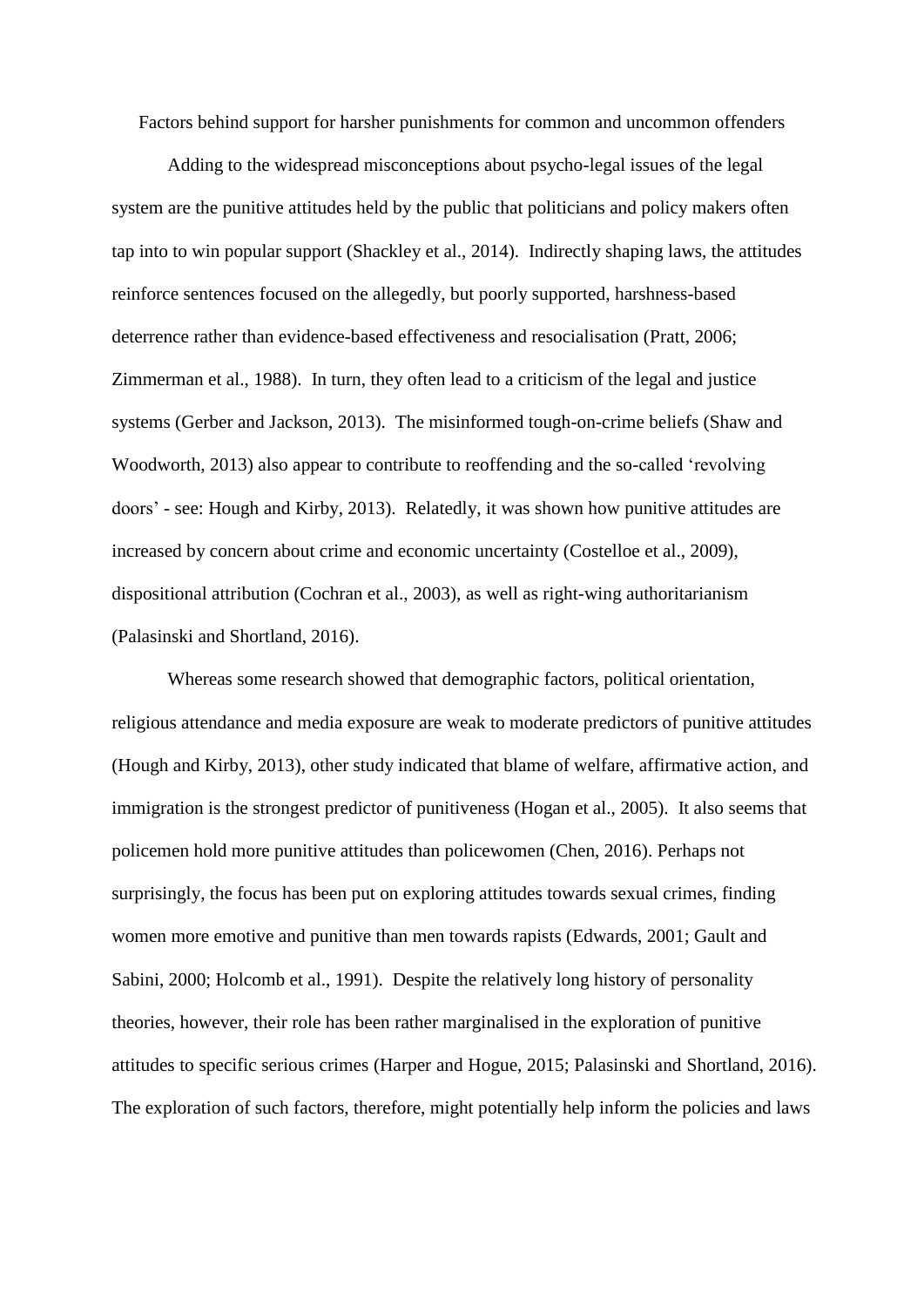aimed at the effectiveness-oriented resocialisation of serious offenders rather than retribution for its own sake.

#### **Study 1**

Given the past research suggesting that attitudes towards severity of punishment are affected by crime‐specific factors (Brocke et al., 2004), in *Study 1*, we explore what factors might best predict punitive attitudes towards common serious offenders - first time and repeat fraud, sexual and violent offenders. In particular, we focus on:

**Age -** Although some research has failed to find any correlation between age and punitive attitudes (Kury and Ferdinand, 1999; Roberts and Indermaur, 2007; Spiranovic*,* et al., 2012), other research did find a positive correlation between the two (Gelb, 2011; Indermaur and Roberts, 2005), with participants below the age of forty being more supportive of rehabilitation (McCorkle, 1993). Despite age explaining variance towards drug, gun and drink driving offences, the relationship appears to be complex, with younger individuals for example being more punitive towards gun crime (Payne et al*.*, 2004). A cross-cultural study (Mayhew and Van Kesteren, 2011) found that individuals aged sixteen to forty held more punitive attitudes in Asia and Africa and less punitive attitudes in East and Central Europe and Latin America. Whereas age is typically categorised between 'the young' and 'the old', Rossi and Berk (1997) introduced the notion of a curvilinear relationship between age and punitive attitudes. Their findings suggested that youth (18-34) and elders (65 over) were least punitive, and the middle aged (35-64) were most punitive (likely due to most family responsibilities). Thus, it was hypothesised that 'the middle aged' group would be more punitive towards repeat offenders.

**Education** – Its low level has been found to be a positive predictor of more punitive attitudes (Costelloe et al., 2009; Falco and Turner, 2013; Indermaur and Roberts, 2005). Interestingly, law students were found to be less punitive then non-law students (Tsoudis,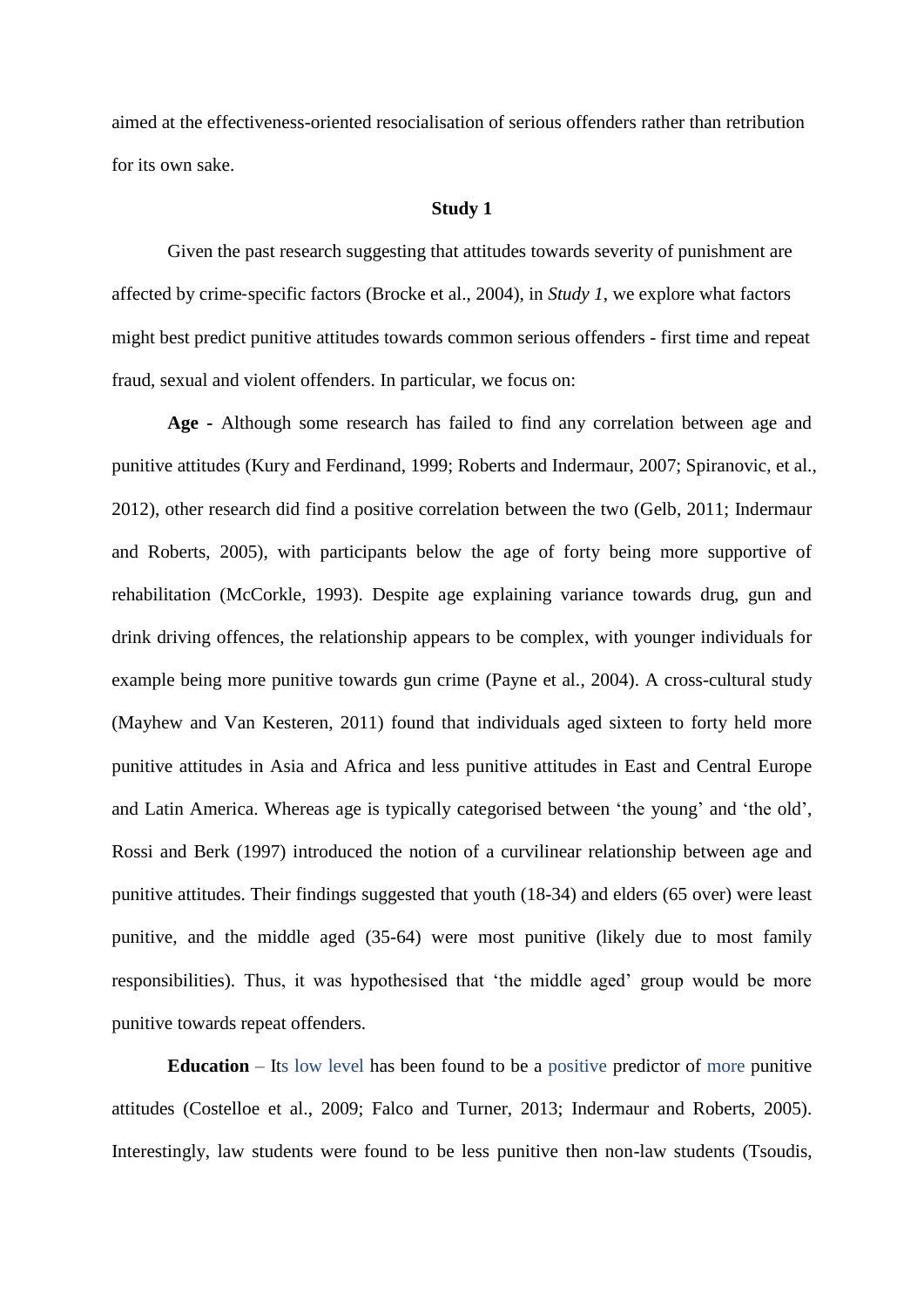2000), which could be likely down to their better recognition of inequalities within the system (Dowler, 2003). In general, the lower educated seem to favour imprisonment in Westernised countries (Mayhew and Van Kesteren, 2011), and are less punitive towards sex offenders (Shackley et al., 2014). In line with this, the education variable alone was found to account for 11% of the punitive attitudes variance (Spiranovic et al., 2012). Thus, it was hypothesised that the less educated participants would be more punitive towards repeat offenders.

**Gender -** It appears that women hold more punitive attitudes to sexual offenders on both affective and behavioral measures than men (Kernsmith et al*.*, 2009; Willis et al., 2013). Men, on the other hand, are more supportive of punishment over treatment (Whitehead and Blankenship, 2000; Kury and Ferdinand, 1999) and are generally more punitive (Gelb, 2009) even across different cultures **(**Besserer, 2002). This likely reflects the overall higher male likelihood of victimisation (Holtfreter et al*.,* 2008) and more common female altruistic, empathetic and nurturing traits (Geary, 2000), which could partially explain for their preference of offender treatment and rehabilitation over incarceration (Applegate et al., 2002). Thus, it was hypothesized that female would be more punitive to repeat sex offenders and that men would be more punitive to repeat fraud and violent offenders.

**Mortality Salience** – It is a product of the Terror Management Theory (TMT) in which an individual's awareness of death is increased (Rosenblatt et al., 1989). This awareness, influences cognitive functioning and behavioural reactions (Jones and Wiener, 2011). To manage this terror, people invest in and identify with cultural beliefs and ideologies which results in their striving to uphold legal sanctions (Lieberman et al., 2001). Past studies suggest that increasing the salience of mortality activates people's political attitudes (Arndt et al., 2005; Burke, Kosloff & Landau, 2013), increasing the need for supporting (Lieberman, Arndt, Personius, & Cook, 2001) or/and defending their subjective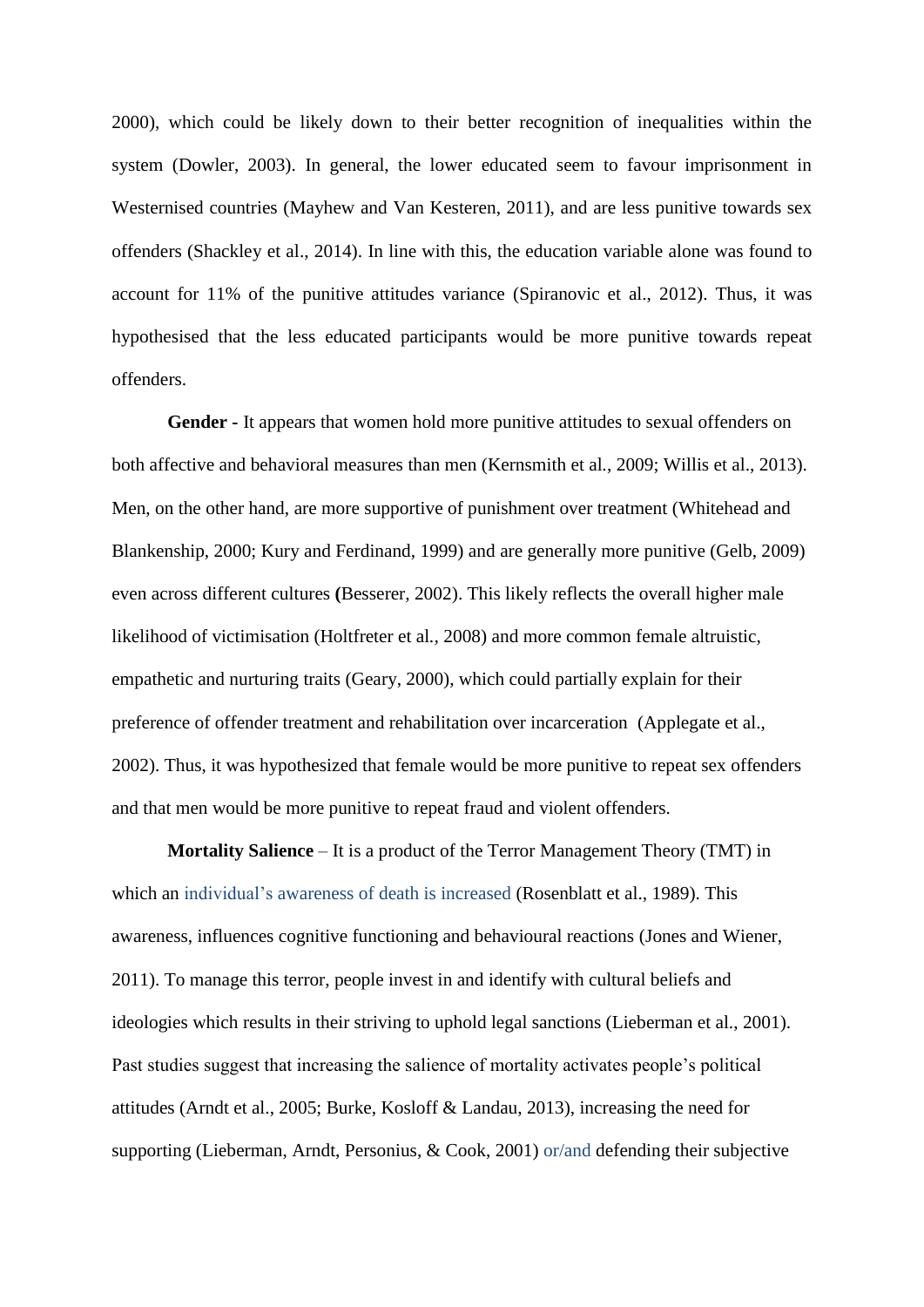views (Koski & Clinkinbeard, 2008), including legal opinions (Arndt, Lieberman, Cook and Solomon, 2005). Thus, it was hypothesized that participants exposed to 1-7 Likert type statements related to passing away would be more punitive, especially to the (apparently more worldview-threatening) repeat offenders.

**Religiosity -** It is clear that religion has been shaping punitive attitudes and legal systems (Baumer and Martin, 2013). Christianity, for example, was found to be a positive correlate of support for corporal punishment and harsher laws (Applegate et al., 2000; Grasmick et al., 1992; Grasmick and McGill, 1994; Unnever et al., 2005; Unnever and Cullen, 2010). However, those viewing God as a guardian of justice were found to be more punitive than those viewing God as gracious and forgiving (Unnever et al., 2005). Thus, it was hypothesized that participants scoring higher on the general religiosity scale would be more punitive, especially for (the apparently unrepentant) repeat offenders.

**Right Wing Authoritarianism** – It includes three dimensions: submissiveness to authority figures, conventionalism, and a tendency to be involved in aggression sanctioned by authority figures (Altemeyer, 1996). Authoritarianism aggression was a positive predictor of punitiveness, whilst other dimensions were negatively correlated with punitive attitudes (Funke, 2005). Over the past years, an increase in research regarding the relationship between RWA and punitive attitudes has been conducted (Colémant et al., 2011; Feld, 2003; Tam et al., 2008). Both past and current research shows that right wing authoritarianism is a generally consistent predictor of punitive attitudes (McKee and Feather, 2008; Palasinski and Shortland, 2016). According to Applegate et al. (2000), those who have a low RWA score are more likely to think that criminals, including murderers, are redeemable. Interestingly, however, people scoring high on RWA are only more punitive than average when the crime is directly a threat to the unity and regularity of their society (Dunn, 2013). This might be seen, for example, in support for the right-wing parties, like British UKIP or the American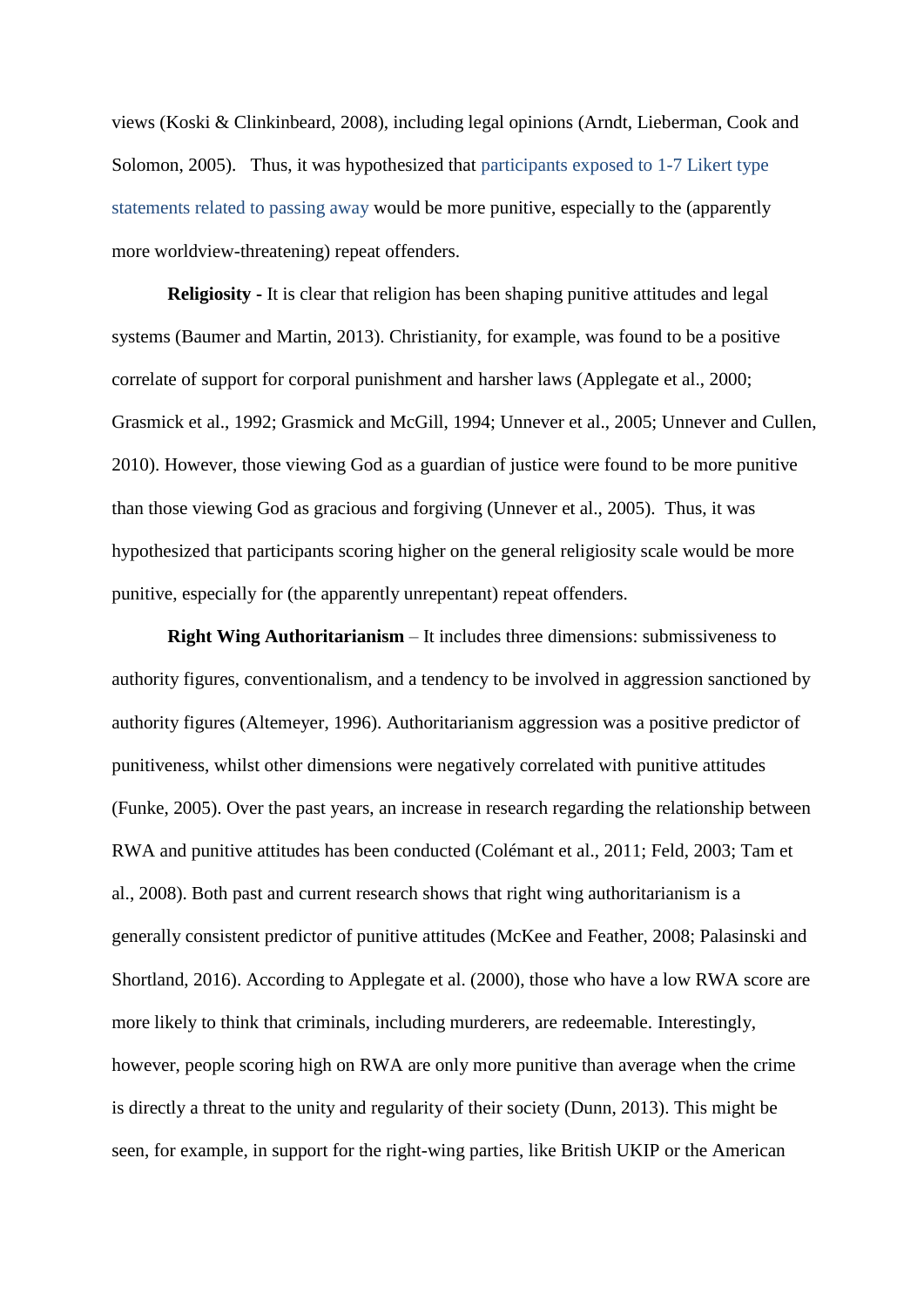Tea Party, which focus on the alleged threats of immigrants. Thus, it was hypothesized that participants scoring higher on this scale would be more punitive, especially to (the apparently uncorrectable) repeat offenders.

## **Methodology**

A standard multiple regression correlational design was adopted. The outcome variable, *Support for Harsher Punishments*, was split into six different types of relatively common offence – first-time and repeat fraud, violent and sex offenders. They were hypothesized to be predicted by six independent variables (their age, gender, education, mortality salience, right-wing authoritarianism and religiosity). A sample of 120 UK-based participants (60 males and 60 females; mean age =37.31 *SD*=16.74) completed an online questionnaire on social media, like Facebook and Twitter, which took 10 minutes. Questionnaires covered predictor factors using shorted and adapted (i.e., reduced to 5-items) 1-7 Likert-type scales: *Religiosity* (*α*=.901)*, Right-wing authoritarianism* (*α*=.822), *Mortality Salience* (*α*=.822). The other predictor variables included; *Participant Gender*, (Measured on 3 levels; 1=Male, 2=Female), *Age* (Numeric Value) and *Years in Education* (Numeric Value)

## **Results**

## **First time fraud offenders**

The total variance explained by the model as a whole was  $7.8\%$ ;  $R^{2} = .078$ ,  $F(6, \theta)$ 

119)=2.67, *p*<.05. Only RWA was a positive predictor ((*β*=.274, *p*=.009).

#### **Repeat fraud offenders**

The total variance explained by the model as a whole was  $9.8\%$ ;  $R^{2}$ = .098,  $F(6, \mathcal{I})$ 

119)=3.15, *p*<.05. Only RWA was a positive predictor ((*β*=.259, *p*=.013).

## **First time sex offenders**

The total variance explained by the model as a whole was  $22\%$ ;  $R^{2} = .217$ ,  $F(6, \theta)$ 

119)=6.489, *p*<.001. Only RWA was a positive predictor (*β*=.203, *p*=.035).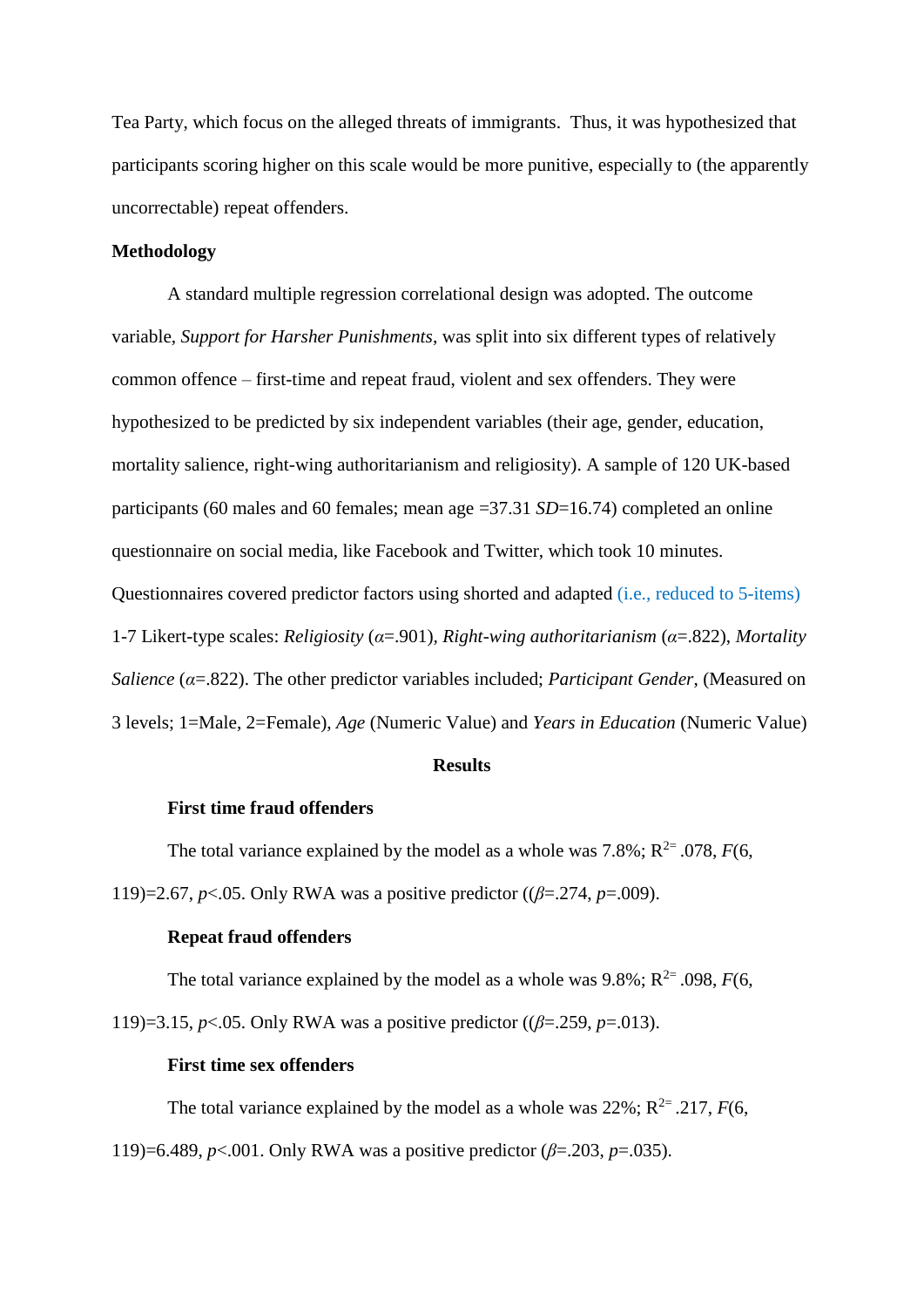#### **Repeat sex offenders**

The total variance explained by the model as a whole was  $18\%$ ;  $R^{2}$ = .188,  $F(6, 6)$ 

119)=5.59, *p*<.001. Only RWA was a positive predictor (*β*=.192, *p*=.05).

## **First time violent offenders**

The total variance explained by the model as a whole was  $16\%$ ;  $R^{2}$ = .161, *F*(6,

119)=4.794, *p*<.001. Only RWA was a positive predictor (*β*=.244, *p*=.015).

### **Repeat violent offenders**

The total variance explained by the model as a whole was  $11\%$ ;  $R^{2}$ = .110, *F*(6,

119)=3.455, *p*<.05. Only RWA was a positive predictor (*β*=.259, *p*=.012).

#### **Study 2**

Given the consistency of right-wing authoritarianism in predicting support for harsher punishment for both first time and repeat offenders in *Study 1*, which ties up with and complements the existing literature (Colémant et al., 2011; Dunn, 2013; Feld, 2003; McKee and Feather, 2008; Palasinski and Shortland, 2016), *Study 2* takes a slightly different focus in a cross-cultural context to explore if the role of RWA would be similar. More specifically, drawing on research showing that RWA and social dominance are positively correlated (Thomsen et al., 2008) and predictive of prejudice against subjectively threatening outgroups (Cohrs and Asbrock, 2008), it hypotheses that *National Identity* (i.e., how British or Singaporean a person feels) will play a similar role in predicting support for harsher punishments. In other words, it predicts that national sentiment will play a similar role to the prejudice-associated RWA and social dominance. The regression models in *Study 2* also replace some of the apparently non-significant and weakest predictors from *Study 1* (i.e., *Education* and *Mortality Salience*) with *Belief in a Just World* and *Offender's Gender,*  hypothesizing that the stereotype of non-aggressive femininity would result in lower support of punishment for female offenders. Relatedly, we also draw upon research showing the close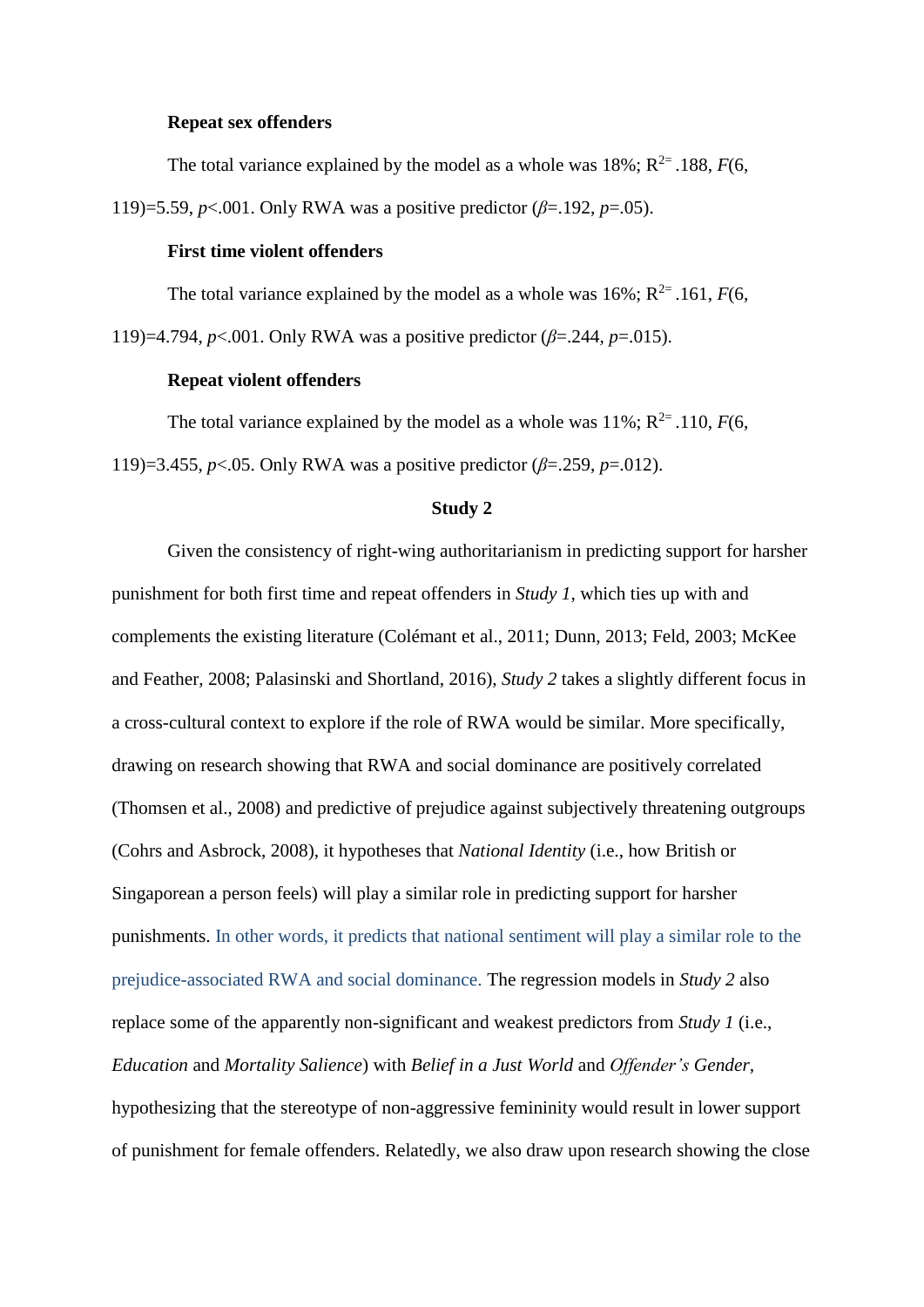association between support for government institutions and belief in a just world (Rubin and Peplau, 1975), the increase in punitive responses of the criminal justice system (Allen et al., 2005), and predictive power the belief in support for more punitive measures against different types of sexual offenders (Palasinski and Shortland, 2016).

Since *Support for Harsher Punishments* used in *Study 1* is likely to be interpreted differently in different cultures, in *Study 2*, we make it more specific and replace it with *Life Sentence without Possibility of Parole.* Given its toughness, this time we only include the most serious offences (*repeat human traffickers/repeat drug traffickers/repeat serious sexual offenders*) and introduce the cross-cultural comparison of the United Kingdom and its former colony of Singapore. Since the abolishment of the death penalty in 1965, life sentence without parole has become the harshest sentence in the UK, although it still practiced in some similarly developed rich nations, like Singapore linked by the heritage of the Commonwealth and sharing similar elements of legal and justice systems. Thus, it was hypothesized that the 'tough policy-conditioned' Singapore-based participants would be more supportive of life sentence without parole for the repeat offenders than those based in the UK.

## **Methodology**

A standard multiple regression correlational design was adopted. The outcome variable, *Support for Life Sentence without the Possibility of Parole (*SLSWP), was split into six different relatively offender types–repeat drug traffickers, repeat human traffickers and repeat serious sexual offenders. SLSWP for these offenders was hypothesized to be predicted by participants' age, belief in the just world, location (Singapore/UK), offender's gender, national identity and religiosity. Sampling took over a one month period through an online questionnaire created through surveymonkey.com and its link was posted on social media sites, like Facebook and Twitter. Overall, one hundred and thirty one participants (70 UKbased and 61 Singapore-based participants; 69 females and 62 males; mean age=31.57;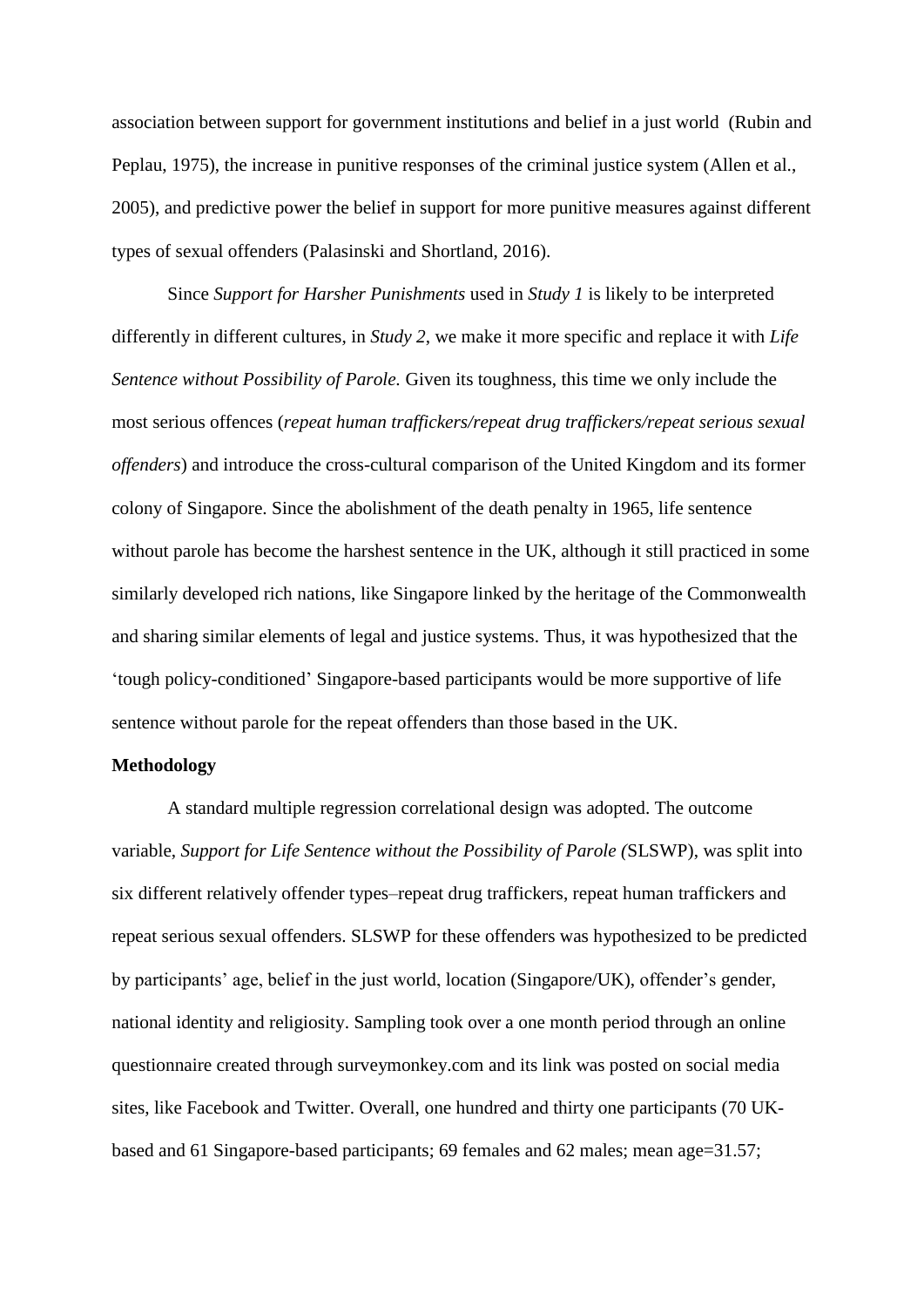*SD*=10.87) fully completed the questionnaire. It covered the predictor factors using shorted and adapted the 1-7 Likert-type scales: *Age* (Numeric Value), *Belief in a Just World* (*α*=.84)*, National Identity* ( $\alpha$ =.78), and *Religiosity* ( $\alpha$ =.81. The other predictor variables included and *Gender*, (Measured on 3 levels; 1=Male, 2=Female).

#### **Results**

## **Repeat male human traffickers**

The total variance explained by the model as a whole was  $15.7\%$ ;  $R^2 = .157$ ,

*F*(6,122)=2.841, *p*<.05. Only *National Identity* was a positive SLSWP predictor ( $\beta$ =.222,

*p*=.017).

## **Repeat female human traffickers**

The total variance explained by the model as a whole was  $14.8\%$ ;  $R^2 = .148$ ,

*F*(6,122)=2.653, *p*<.05. Only *National Identity* was a positive SLSWP predictor ( $\beta$ =.194, *p*<.036).

### **Repeat male drug traffickers**

The total variance explained by the model as a whole was  $22.4\%$ ;  $R^2 = .224$ ,  $F(6,122) = 4.411$ ,

*p*<.05. Only *National Identity* (*β*=.187, *p*<.034) was a positive SLSWP predictor.

## **Repeat female drug traffickers**

The total variance explained by the model as a whole was  $22\%$ ;  $R^2 = F(6,122)=4.304$ ,  $p<.05$ .

Only *National Identity* (*β*=.203, *p*<.022) was a positive SLSWP predictor.

## **Repeat male serious sexual offenders**

The total variance explained by the model as a whole was  $14.5\%$ ;  $R^2 = .145$ ,

*F*(6,122)=2.592, *p*<.05. Only *National Identity* was a positive SLSWP predictor ( $\beta$ =.189, *p*=.042).

### **Discussion**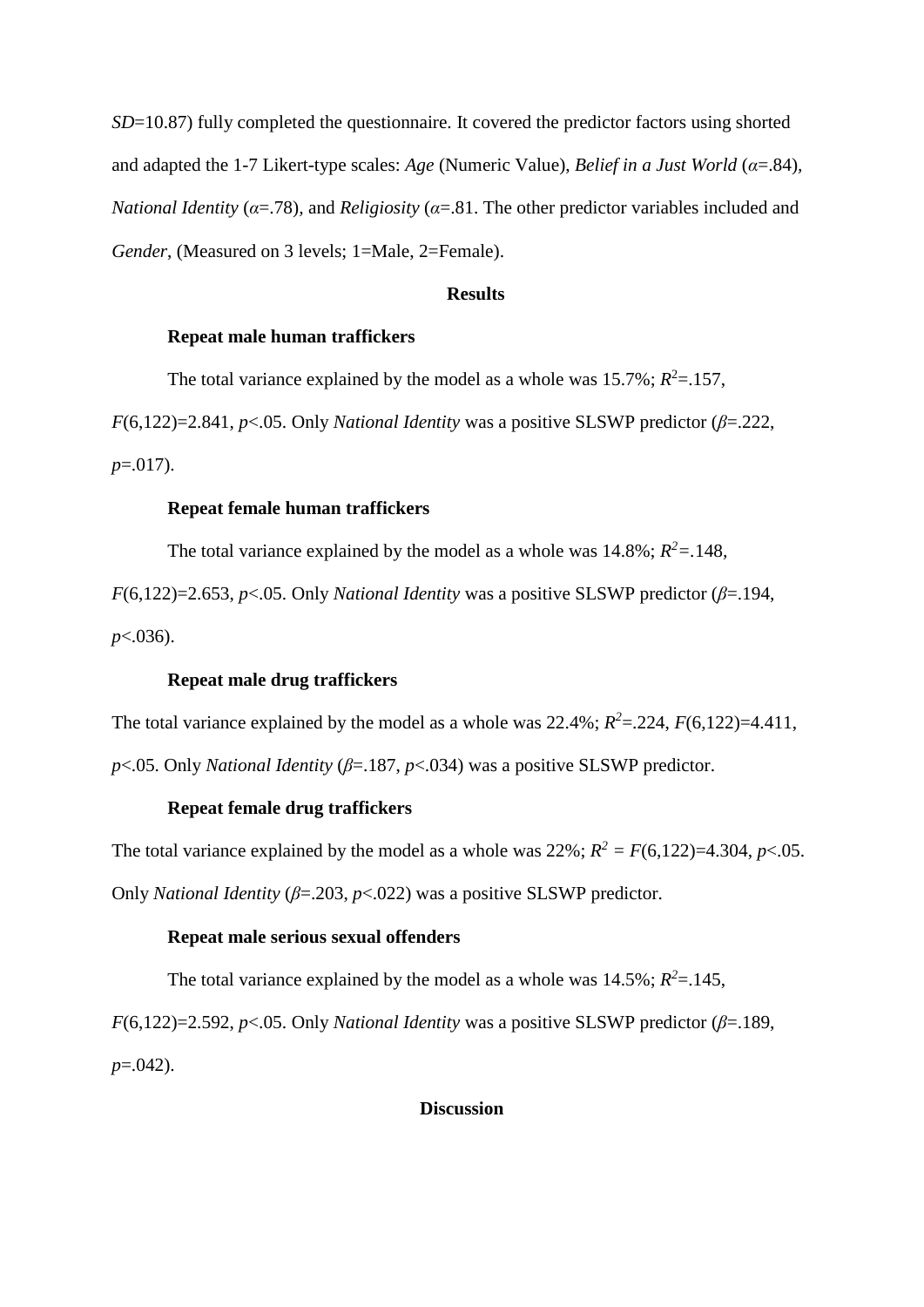The emergent data picture from *Study 1* supports the dominant and consistent role of right-wing-authoritarianism in predicting support for harsher punishments for fraud, violent and sexual offenders regardless of participants' *age, gender, education, mortality salience* and *religiosity*. Importantly, it was the case for both first time and repeat offenders even when their gender was left unspecified, complementing the existing literature on the role of RWA (Altemeyer, 1996; Applegate et al. 2000; Colémant, Van Hiel & Cornelis, 2011; Dunn, 2013; Feld, 2003; Funke, 2005; McKee & Feather, 2008; Tam, Leung and Chiu*,* 2008; Palasinski & Shortland, 2016).

In *Study 2*, therefore, we wanted to explore if life sentence without parole for some of the most serious male and female offenders (*repeat human traffickers/repeat drug traffickers/repeat serious sexual offenders*) could also be predicted by a factor related to RWA – i.e., national identity. Taking into account the research showing that RWA and social dominance are positively correlated (Thomsen, Green & Sidanius, 2008) and predictive of prejudice against subjectively threatening outgroups (Cohrs & Asbrock, 2008), it was hypothesized that the 'tough-policy conditioned' Singaporeans would be more LSWPP supportive than participants based in the UK. The results, however, suggest that only participants' high national identification played a role regardless of their geo-cultural location. It seems, therefore, that harsh sentence conditioning (i.e., much stricter laws, including the death penalty) in Singapore is not associated with support for (still) harsh punishments for some of the most serious repeat offenders. Although why it was not the case for *repeat female serious sexual offenders* is unclear, it might be down to their statistically low frequency in society and the proverbial stereotype of male sexual offender that is strongly associated with little knowledge of sexual crimes (Sanghara & Wilson, 2006).

Attitudes of the public towards common and uncommon serious offenders have clear consequences for them, the public and the laws (Church, Wakeman, Miller, Clements, & Sun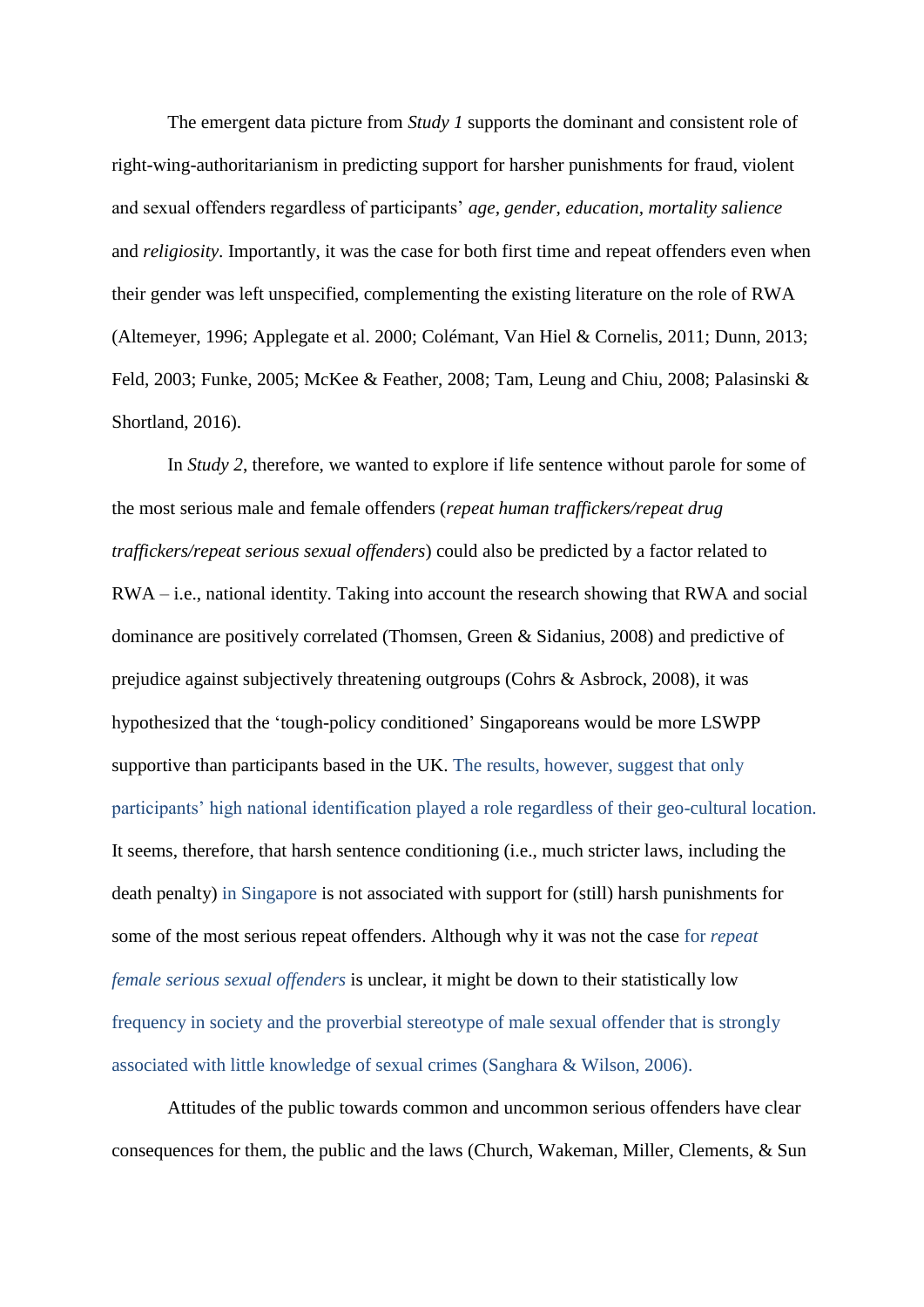2007; Pickett, Mancini & Mears, 2013). Also, when the public is more fully informed about the processes of sentencing, its members tend to be less punitive (Gelb, 2009; Hough & Kirby, 2013). The insights into the roles that RWA and national identity play in shaping punitive attitudes might potentially inform the public and legislators about their judgement formation. Given the momentous influence of public attitudes towards offender treatment (Shackley et al., 2014), it is worth exploring other individual and socio-economic factors that might lie behind punitive attitudes, as well as the extent to which informing the public leads to less punitive attitudes and varies according to where those being informed are characterised as RWA and having national sentiment. A further exploration might also address some of the limitations of this research, like the relatively narrow range of explored individual predictor factors, as well as a qualitative study of punitive attitudes to specific serious offenders. This in turn, will help inform legislators how to help increase the public trust in legal and justice systems.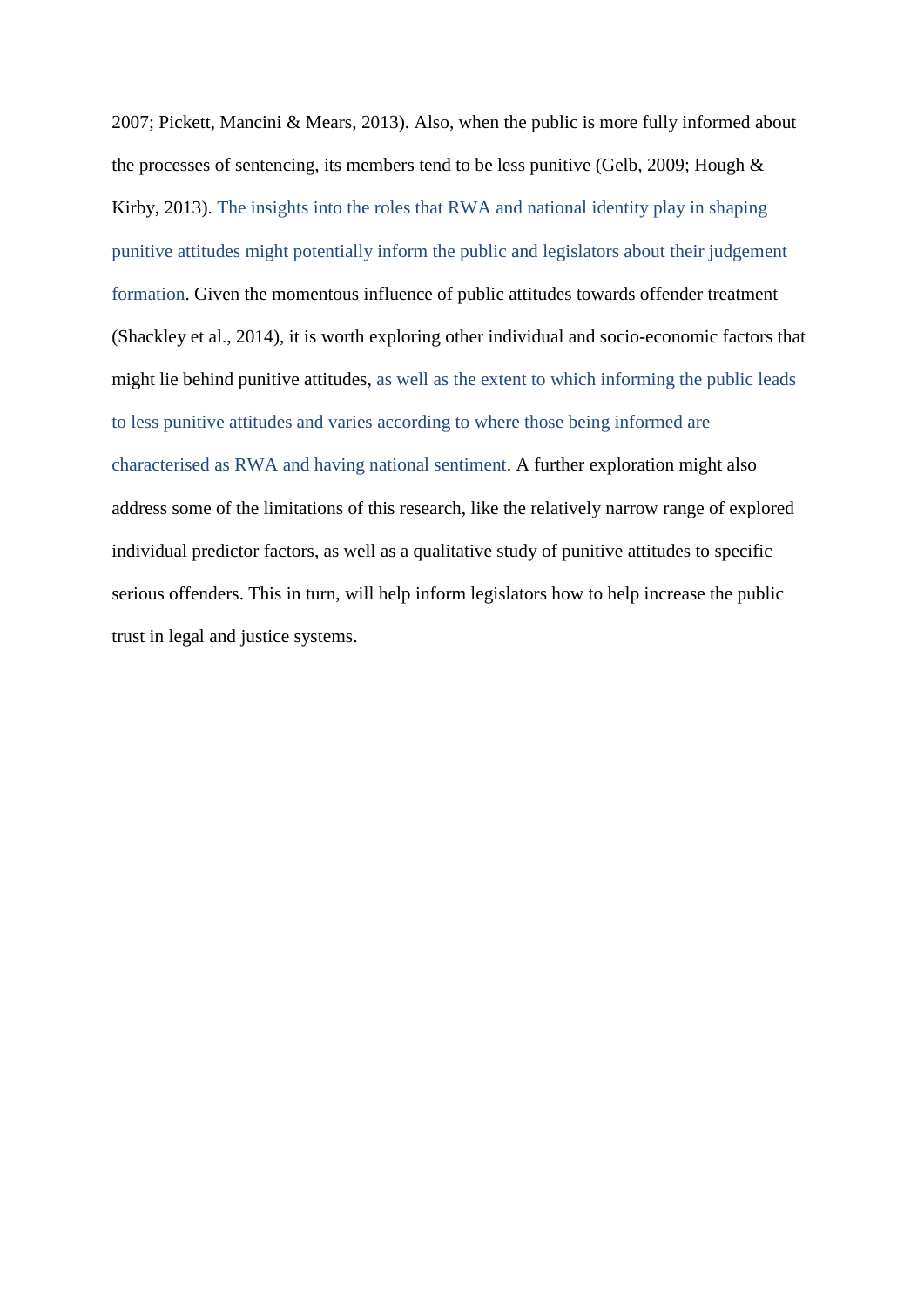Allen, J. ed., 2006. *Policing and the Criminal Justice System: Public Confidence and Perceptions: Findings from the 2004/05 British Crime Survey*. London: Home Office.

Lewis, T.H., 1997. The Authoritarian Specter. *JAMA*, *277*(16), pp.1326-1327.

- Altemeyer, B., 1998. The other "authoritarian personality". *Advances in experimental social psychology*, *30*, pp.47-92.
- Applegate, B.K., Cullen, F.T., Fisher, B.S. and Ven, T.V., 2000. Forgiveness and fundamentalism: Reconsidering the relationship between correctional attitudes and religion. *Criminology*, *38*(3), pp.719-754.
- Applegate, B.K., Cullen, F.T. and Fisher, B.S., 2002. Public views toward crime and correctional policies: Is there a gender gap? *Journal of Criminal Justice*, *30*(2), pp.89- 100.
- Arndt, J., Lieberman, J.D., Cook, A. and Solomon, S., 2005. Terror Management in the Courtroom: Exploring the Effects of Mortality Salience on Legal Decision Making. *Psychology, Public Policy, and Law*, *11*(3), p.407.
- Baumer, E.P. and Martin, K.H., 2013. Social Organization, Collective Sentiment, and Legal Sanctions in Murder Cases1. *American Journal of Sociology*, *119*(1), pp.131-182.
- Besserer, S., 1989. Attitudes toward sentencing in nine industrialized countries. *Crime victimization in comparative perspective. Results from the International Crime Victims Survey*, *2000*, pp.391-409.
- Brocke, M., Göldenitz, C., Holling, H. and Bilsky 1, W., 2004. Attitudes towards severity of punishment: a conjoint analytic approach. *Psychology, Crime and Law*, *10*(2), pp.205- 219.
- Burke, B.L., Kosloff, S. and Landau, M.J., 2013. Death goes to the polls: A meta‐analysis of mortality salience effects on political attitudes. *Political Psychology*, *34*(2), pp.183- 200.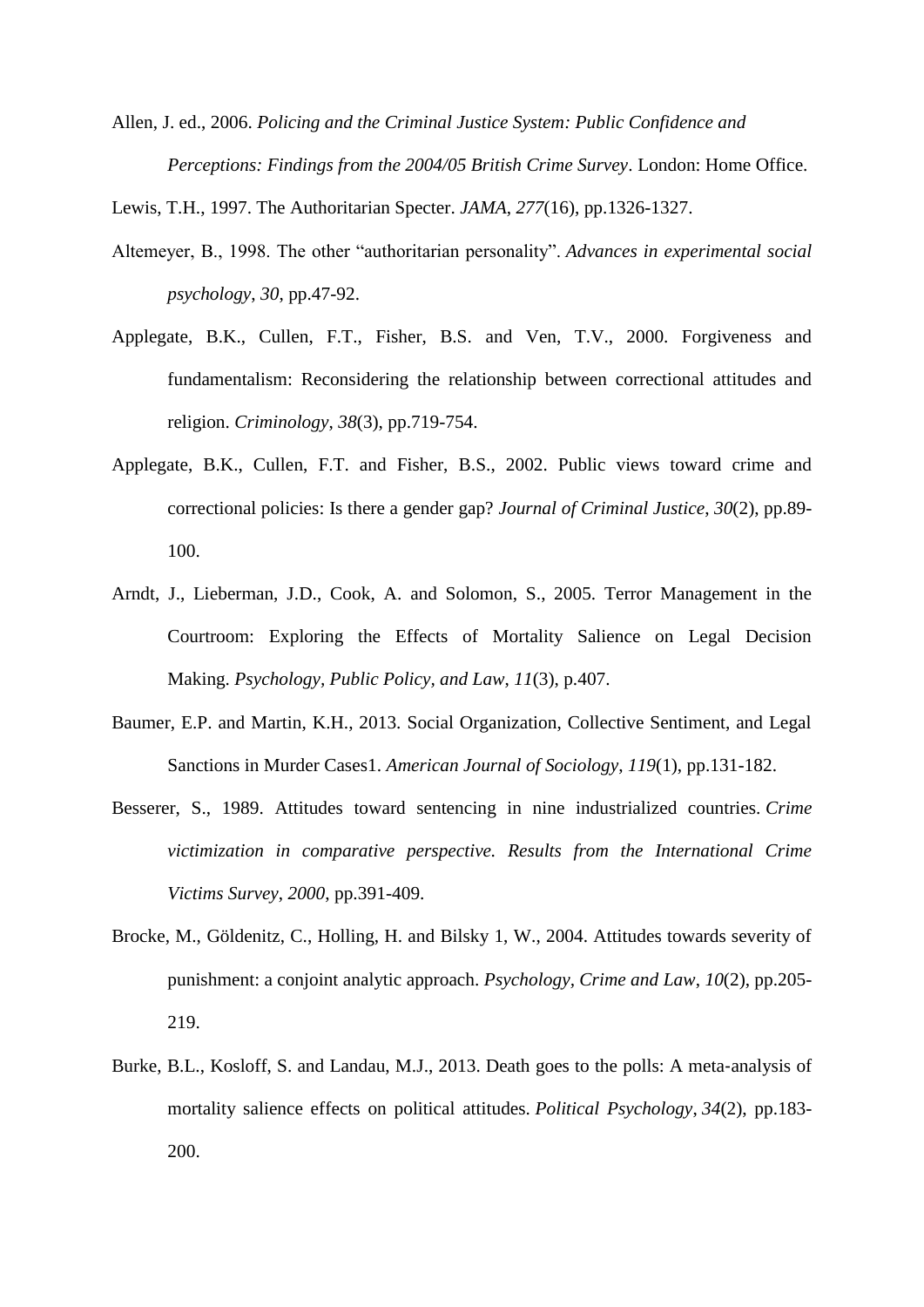- Chen, G., 2016. Punitive attitudes and causal attribution of crime among Israeli police officers: is there a gender gap?. *Psychology, Crime & Law*, pp.1-19.
- Church, W.T., Wakeman, E.E., Miller, S.L., Clements, C.B. and Sun, F., 2008. The community attitudes toward sex offenders scale: The development of a psychometric assessment instrument. *Research on Social Work Practice*, *18*(3), pp.251-259.
- Costelloe, M.T., Chiricos, T. and Gertz, M., 2009. Punitive attitudes toward criminals exploring the relevance of crime salience and economic insecurity.*Punishment & Society*, *11*(1), pp.25-49.
- Cochran, J.K., Boots, D.P. and Heide, K.M., 2003. Attribution styles and attitudes toward capital punishment for juveniles, the mentally incompetent, and the mentally retarded. *Justice Quarterly*, *20*(1), pp.65-93.
- Cohrs, J.C. and Asbrock, F., 2009. Right‐wing authoritarianism, social dominance orientation and prejudice against threatening and competitive ethnic groups. *European Journal of Social Psychology*, *39*(2), pp.270-289.
- Colémont, A., Van Hiel, A. and Cornelis, I., 2011. Five-Factor Model personality dimensions and right-wing attitudes: Psychological bases of punitive attitudes?. *Personality and Individual Differences*, *50*(4), pp.486-491.
- Dowler, K., 2003. Media consumption and public attitudes toward crime and justice: The relationship between fear of crime, punitive attitudes, and perceived police effectiveness. *Journal of criminal justice and popular culture*, *10*(2), pp.109-126.
- Dunn, K., 2015. Preference for radical right-wing populist parties among exclusivenationalists and authoritarians. *Party Politics*, *21*(3), pp.367-380.
- Edwards, W. and Hensley, C., 2001. Contextualizing sex offender management legislation and policy: Evaluating the problem of latent consequences in community notification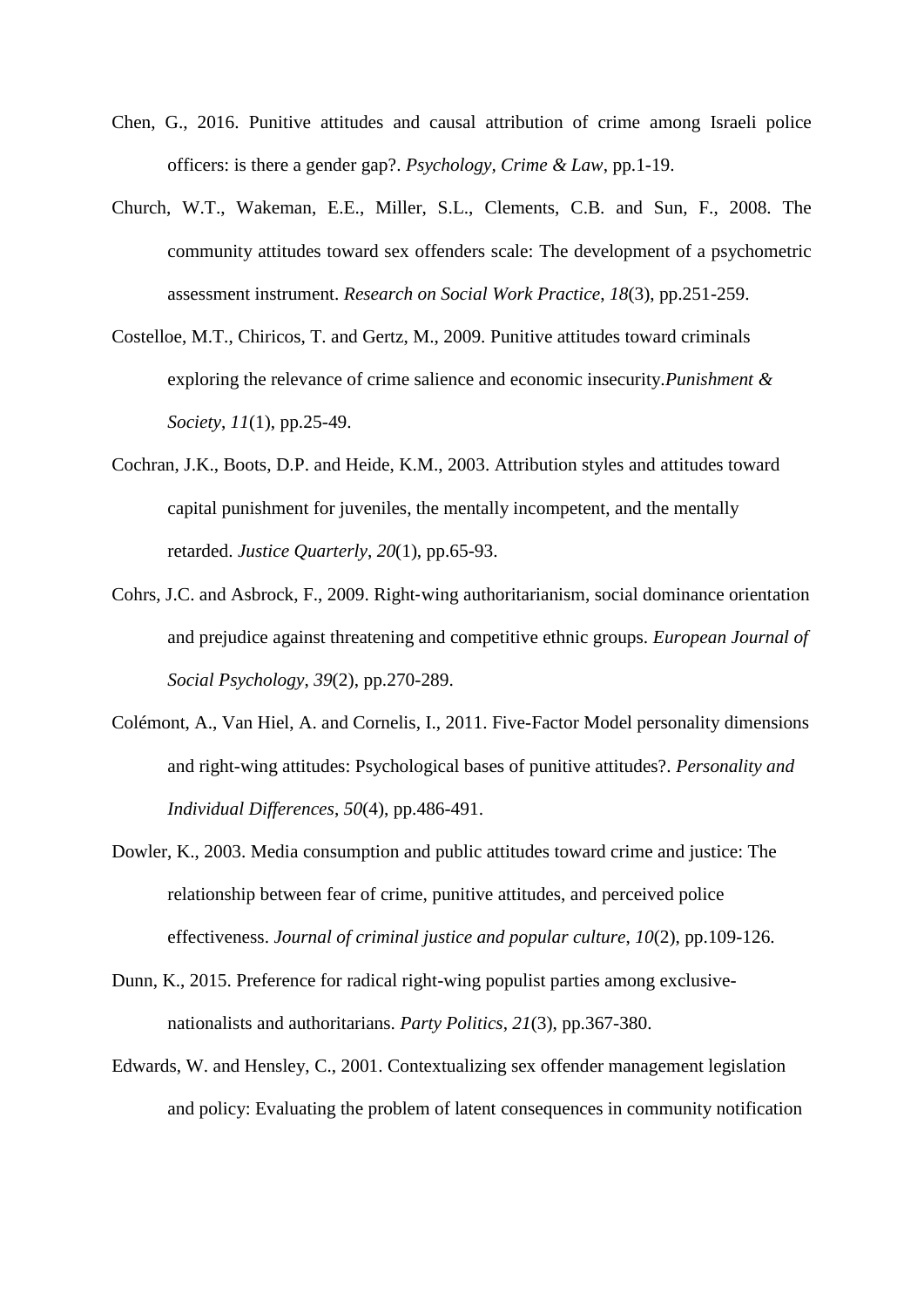laws. *International Journal of Offender Therapy and Comparative Criminology*, *45*(1), pp.83-101.

- Falco, D.L. and Turner, N.C., 2014. Examining causal attributions towards crime on support for offender rehabilitation. *American Journal of Criminal Justice*, *39*(3), pp.630-641.
- Feld, B.C., 2003. The politics of race and juvenile justice: The "due process revolution" and the conservative reaction. *Justice Quarterly*, *20*(4), pp.765-800.
- Funke, F., 2005. The dimensionality of right‐wing authoritarianism: Lessons from the dilemma between theory and measurement. *Political Psychology*,*26*(2), pp.195-218.
- Gault, B.A. and Sabini, J., 2000. The roles of empathy, anger, and gender in predicting attitudes toward punitive, reparative, and preventative public policies. *Cognition & Emotion*, *14*(4), pp.495-520.
- Gelb, K., 2009. Myths and misconceptions: Public opinion versus public judgment about sentencing. *Federal Sentencing Reporter*, *21*(4), pp.288-290.
- Geary, D.C., 2000. Evolution and proximate expression of human paternal investment. *Psychological bulletin*, *126*(1), p.55.
- Gerber, M.M. and Jackson, J., 2013. Retribution as revenge and retribution as just deserts. *Social Justice Research*, *26*(1), pp.61-80.
- Grasmick, H.G. and McGill, A., 1994. Religion, attribution style, and punitiveness toward juvenile offenders. *Criminology*, *32*(1), pp.23-46.
- Grasmick, H.G., Morgan, C.S. and Kennedy, M.B., 1992. Support for corporal punishment in the schools: A comparison of the effects of socioeconomic status and religion. *Social Science Quarterly*.
- Harper, C.A. and Hogue, T.E., 2015. Measuring public perceptions of sex offenders: reimagining the Community Attitudes Toward Sex Offenders (CATSO) scale. *Psychology, Crime & Law*, *21*(5), pp.452-470.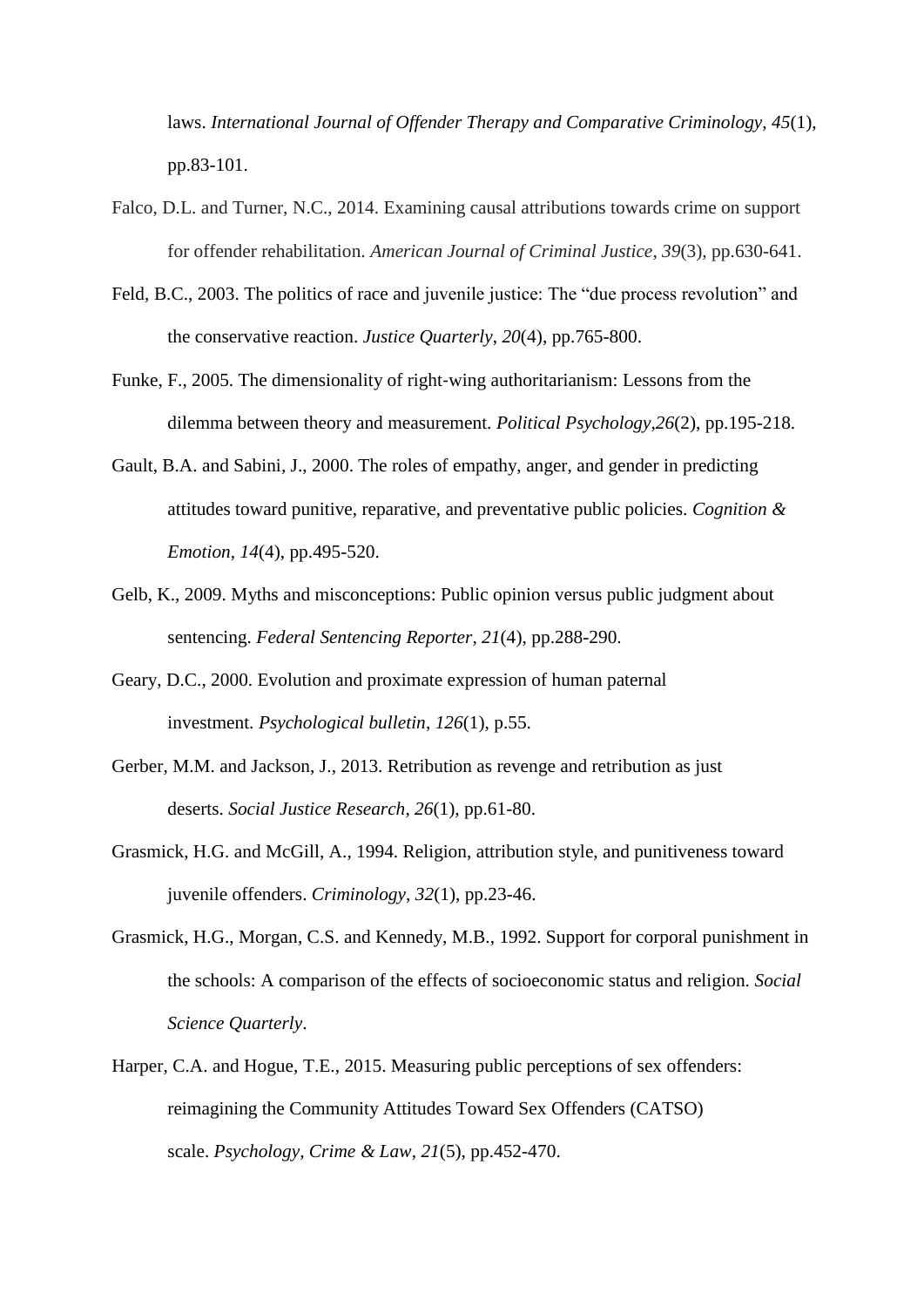- Hogan, M.J., Chiricos, T. and Gertz, M., 2005. Economic insecurity, blame, and punitive attitudes. *Justice Quarterly*, *22*(3), pp.392-412.
- Holcomb, D.R., Holcomb, L.C., Sondag, K.A. and Williams, N., 1991. Attitudes about date rape: Gender differences among college students.*College Student Journal*.
- Holtfreter, K., Van Slyke, S., Bratton, J. and Gertz, M., 2008. Public perceptions of whitecollar crime and punishment. *Journal of Criminal Justice*, *36*(1), pp.50-60.
- Hough, M. and Kirby, A., 2013. The role of public opinion in formulating sentencing guidelines. Indermaur, D., & Roberts, L. (2005). Perceptions of crime and justice. *Australian social attitudes: The first report*, 141-160.
- Jones, M.B. and Wiener, R.L., 2011. Effects of mortality salience on capital punishment sentencing decisions. *Basic and Applied Social Psychology*,*33*(2), pp.167-181.
- Kernsmith, P.D., Craun, S.W. and Foster, J., 2009. Public attitudes toward sexual offenders and sex offender registration. *Journal of child sexual abuse*,*18*(3), pp.290-301.
- Koski, C. and Clinkinbeard, S. 2008. Deadly impact: The effects of mortality salience on Arab-American hate crimes. *Paper presented at the 2008 American Society of Criminology Annual Meeting, St. Louis, MO.*
- Kury, H. and Ferdinand, T., 1999. Public opinion and punitivity. *International journal of law and psychiatry*, *22*(3), pp.373-392.
- Lieberman, J.D., Arndt, J., Personius, J. and Cook, A., 2001. Vicarious annihilation: the effect of mortality salience on perceptions of hate crimes.*Law and human behavior*, *25*(6), p.547.
- McCorkle, R.C., 1993. Research note: Punish and rehabilitate? Public attitudes toward six common crimes. *Crime & delinquency*, *39*(2), pp.240-252.
- McKee, I.R. and Feather, N.T., 2008. Revenge, retribution, and values: Social attitudes and punitive sentencing. *Social Justice Research*, *21*(2), pp.138-163.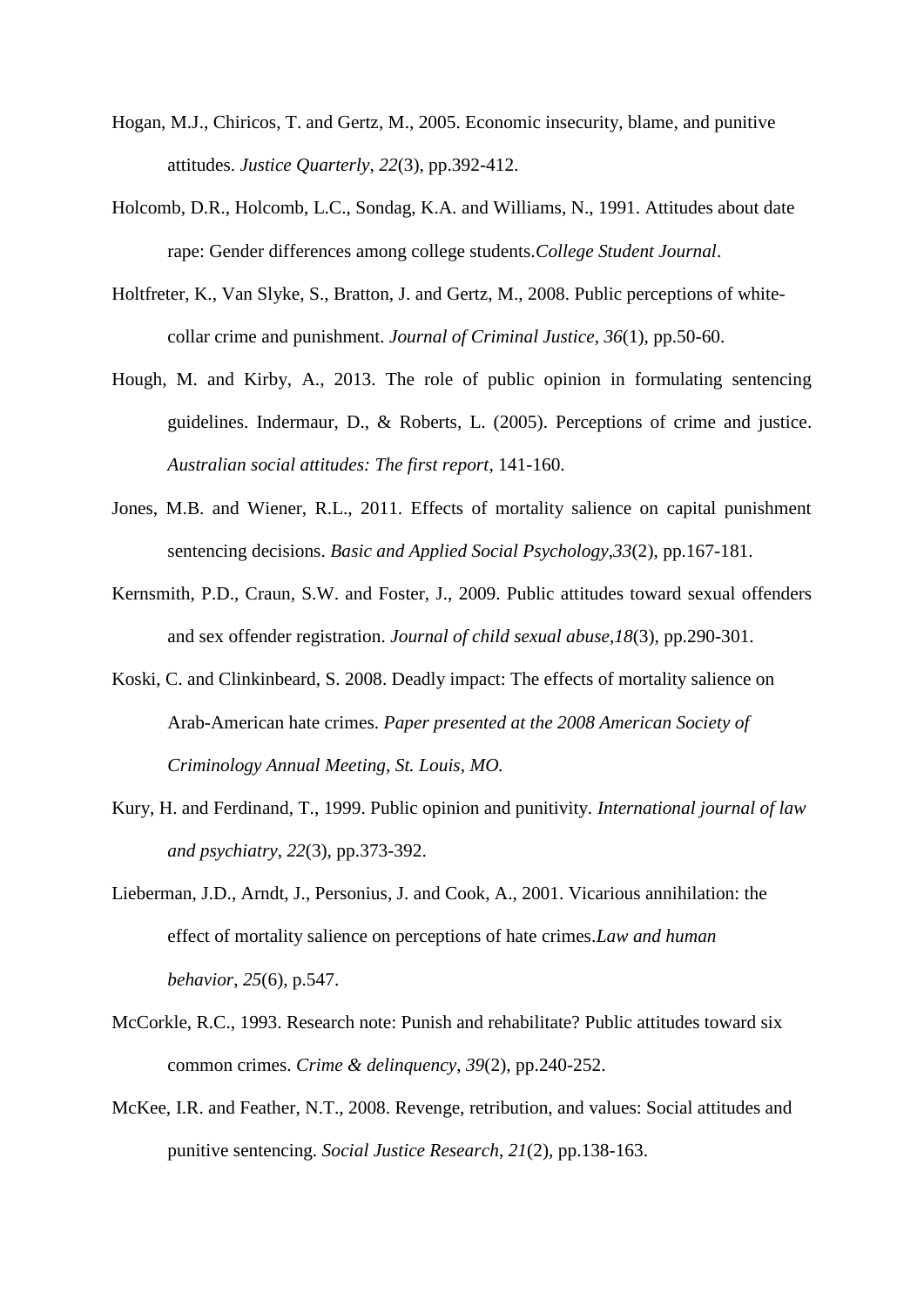- Palasinski, M.. and Shortland, N., 2016. Individual determinants of punitive attitudes towards sexual and domestic abuse offenders. *Safer Communities*, *15*(3), pp.125-133.
- Payne, B.K., Gainey, R.R., Triplett, R.A. and Danner, M.J., 2004. What drives punitive beliefs?: Demographic characteristics and justifications for sentencing. *Journal of Criminal Justice*, *32*(3), pp.195-206.
- Pickett, J.T., Mancini, C. and Mears, D.P., 2013. Vulnerable victims, monstrous offenders, and unmanageable risk: Explaining public opinion on the social control of sex crime. *Criminology*, *51*(3), pp.729-759.
- Pratt, J., 2007. *Penal populism*. Routledge.
- Roberts, J.V. and Hough, M., 2002. Public Attitudes to Punishment: The Context'. *Changing attitudes to punishment: Public opinion, crime and justice*, pp.1-14.
- Roberts, L.D. and Indermaur, D., 2007. Predicting punitive attitudes in Australia. *Psychiatry, Psychology and Law*, *14*(1), pp.56-65.
- Rossi, P.H. and Berk, R.A., 1997. *Just punishments: Federal guidelines and public views compared*. Transaction Publishers.
- Rosenblatt, A., Greenberg, J., Solomon, S., Pyszczynski, T. and Lyon, D., 1989. Evidence for terror management theory: I. The effects of mortality salience on reactions to those who violate or uphold cultural values. *Journal of personality and social psychology*, *57*(4), p.681.
- Rubin, Z. and Peplau, L.A., 1975. Who believes in a just world?. *Journal of social issues*, *31*(3), pp.65-89.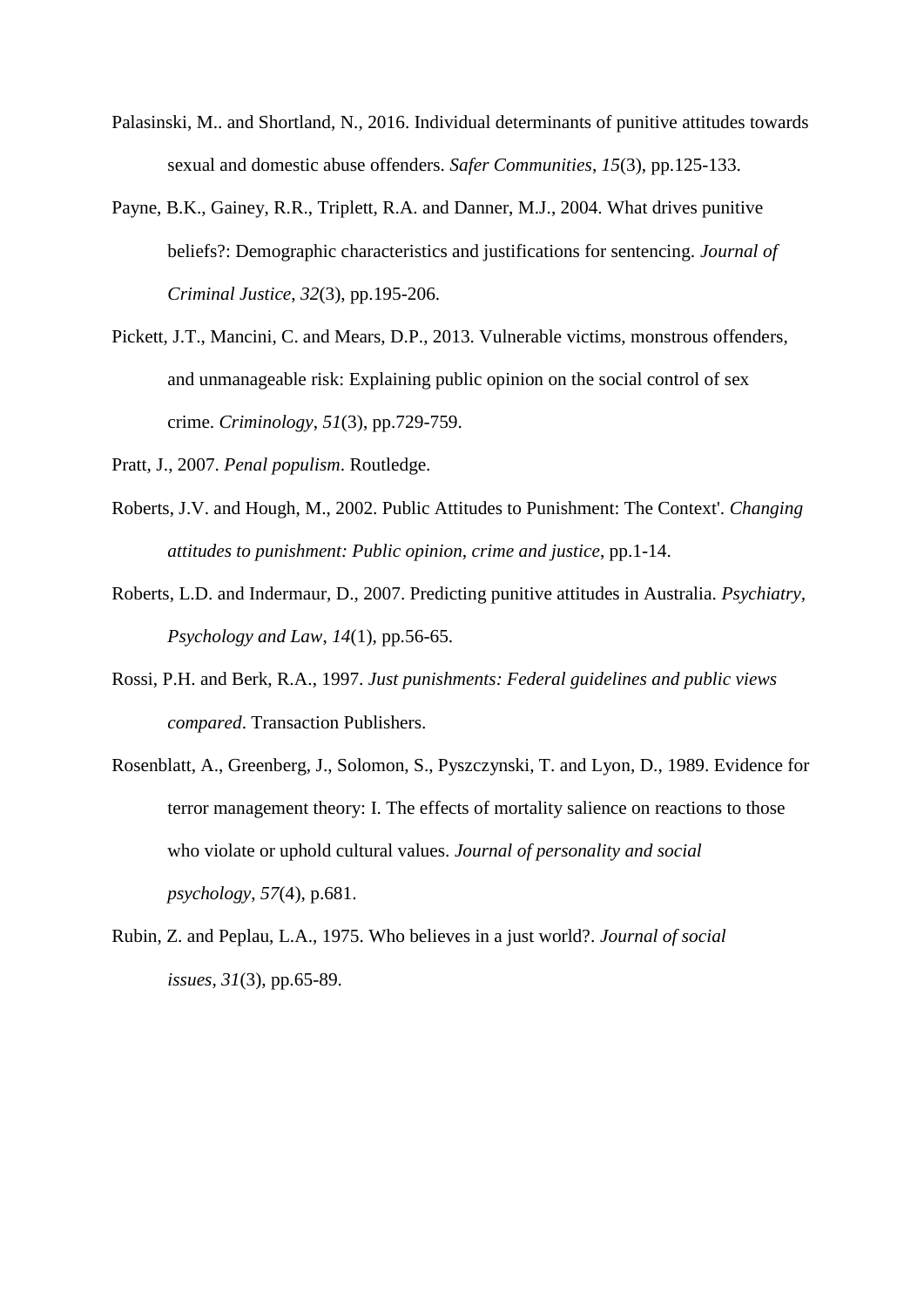- Sanghara, K. K., & Wilson, J.C. (2006). Stereotypes and attitudes about child sexual abusers: A comparison of experienced and inexperienced professionals in sex offender treatment. *Legal and Criminological Psychology, 11*(2), 229-244.
- Shackley, M., Weiner, C., Day, A. and Willis, G.M., 2014. Assessment of public attitudes towards sex offenders in an Australian population.*Psychology, crime & law*, *20*(6), pp.553-572.
- Shaw, J. and Woodworth, M., 2013. Are the misinformed more punitive? Beliefs and misconceptions in forensic psychology. *Psychology, Crime & Law*, *19*(8), pp.687-706.
- Spiranovic, C.A., Roberts, L.D. and Indermaur, D., 2012. What predicts punitiveness? An examination of predictors of punitive attitudes towards offenders in Australia. *Psychiatry, Psychology and Law*, *19*(2), pp.249-261.
- Tam, K.P., Leung, A.K.Y. and Chiu, C.Y., 2008. On being a mindful authoritarian: Is need for cognition always associated with less punitiveness?. *Political Psychology*, *29*(1), pp.77-91.
- Thomsen, L., Green, E.G. and Sidanius, J., 2008. We will hunt them down: How social dominance orientation and right-wing authoritarianism fuel ethnic persecution of immigrants in fundamentally different ways. *Journal of Experimental Social Psychology*, *44*(6), pp.1455-1464.
- Tsoudis, O., 2000. Does majoring in criminal justice affect perceptions of criminal justice. *Journal of Criminal Justice Education*, *11*(2), pp.225-236.
- Unnever, J.D., Cullen, F.T. and Applegate, B.K., 2005. Turning the other cheek: Reassessing the impact of religion on punitive ideology. *Justice Quarterly*, *22*(3), pp.304-339.
- Unnever, J.D. and Cullen, F.T., 2010. The social sources of americans' punitivness. A test of three competing models. *Criminology*, *48*(1), pp.99-129.